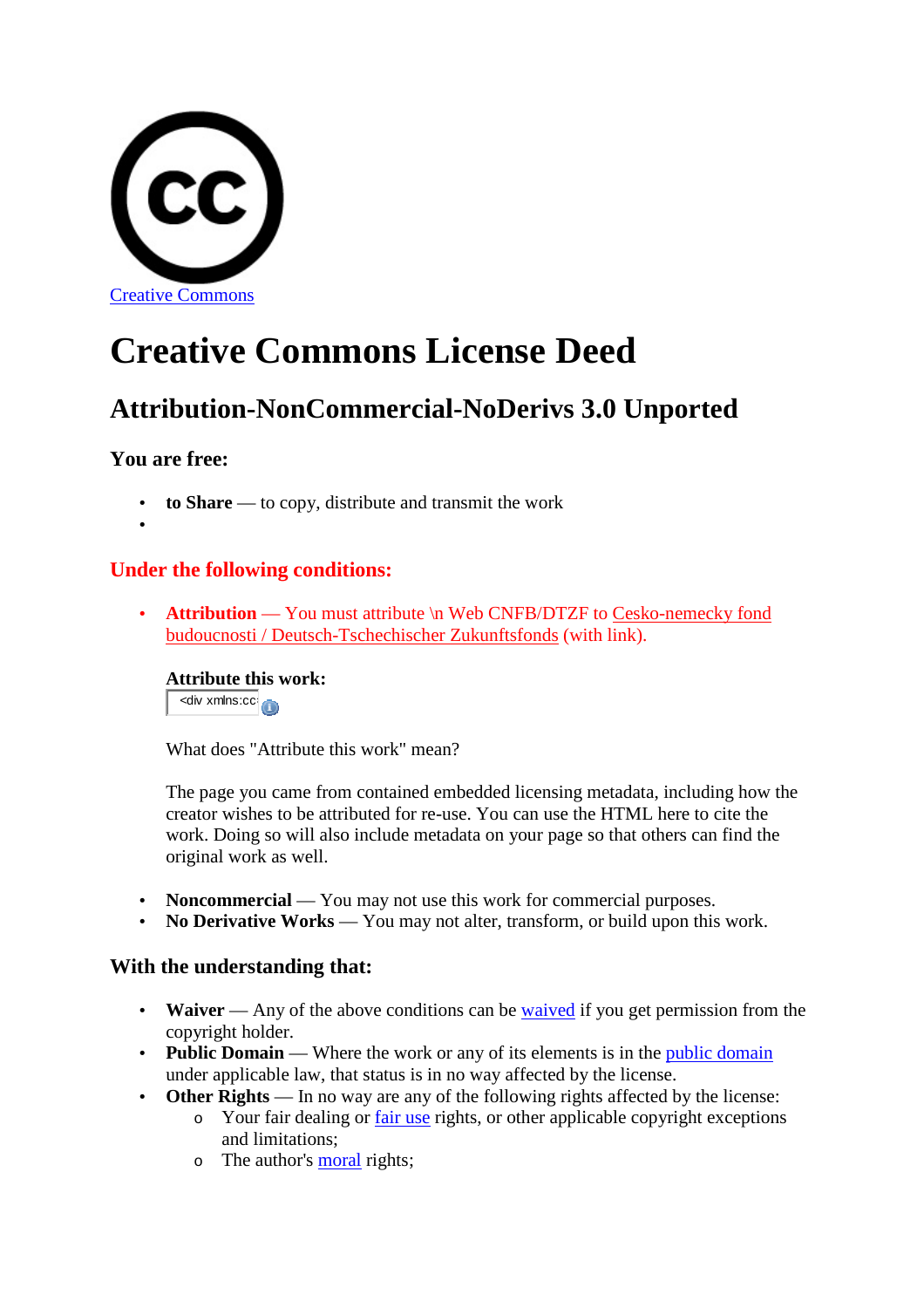- o Rights other persons may have either in the work itself or in how the work is used, such as publicity or privacy rights.
- **Notice** For any reuse or distribution, you must make clear to others the license terms of this work. The best way to do this is with a link to this web page.

What does "conditions can be waived" mean?

CC licenses anticipate that a licensor may want to waive compliance with a specific condition, such as attribution.

### Learn more.

What does "Public Domain" mean?

A work is in the public domain when it is free for use by anyone for any purpose without restriction under copyright.

### Learn more.

What does "Fair use" mean?

All jurisdictions allow some limited uses of copyrighted material without permission. CC licenses do not affect the rights of users under those copyright limitations and exceptions, such as fair use and fair dealing where applicable.

#### Learn more.

What are "Moral Rights"?

In addition to the right of licensors to request removal of their name from the work when used in a derivative or collective they don't like, copyright laws in most jurisdictions around the world (with the notable exception of the US except in very limited circumstances) grant creators "moral rights" which may provide some redress if a derivative work represents a "derogatory treatment" of the licensor's work.

#### Learn more.

What are "Publicity Rights"?

Publicity rights allow individuals to control how their voice, image or likeness is used for commercial purposes in public. If a CC-licensed work includes the voice or image of anyone other than the licensor, a user of the work may need to get permission from those individuals before using the work for commercial purposes.

Learn more.

Disclaimer Disclaimer